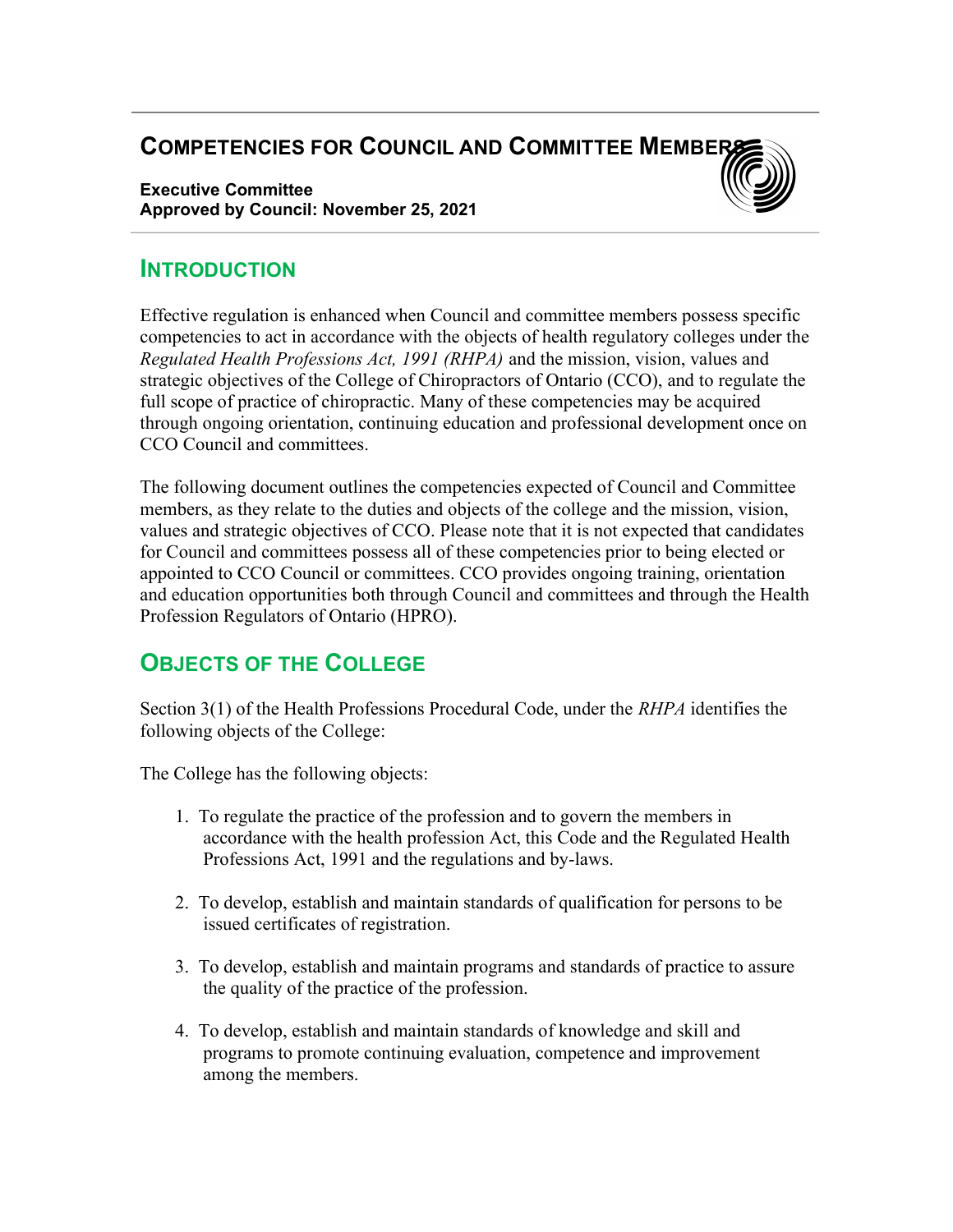- 4.1 To develop, in collaboration and consultation with other Colleges, standards of knowledge, skill and judgment relating to the performance of controlled acts common among health professions to enhance interprofessional collaboration, while respecting the unique character of individual health professions and their members.
- 5. To develop, establish and maintain standards of professional ethics for the members.
- 6. To develop, establish and maintain programs to assist individuals to exercise their rights under this Code and the Regulated Health Professions Act, 1991.
- 7. To administer the health profession Act, this Code and the Regulated Health Professions Act, 1991 as it relates to the profession and to perform the other duties and exercise the other powers that are imposed or conferred on the College.
- 8. To promote and enhance relations between the College and its members, other health profession colleges, key stakeholders, and the public.
- 9. To promote inter-professional collaboration with other health profession colleges.
- 10. To develop, establish, and maintain standards and programs to promote the ability of members to respond to changes in practice environments, advances in technology and other emerging issues.
- 11. Any other objects relating to human health care that the Council considers desirable.
- (2) In carrying out its objects, the College has a duty to serve and protect the public interest.

# CCO MISSION, VISION, VALUES AND STRATEGIC OBJECTIVES

### **Mission**

The College of Chiropractors of Ontario regulates the profession in the public interest to assure ethical and competent chiropractic care.

### Vision

Committed to Regulatory Excellence in the Public Interest in a Diverse Environment.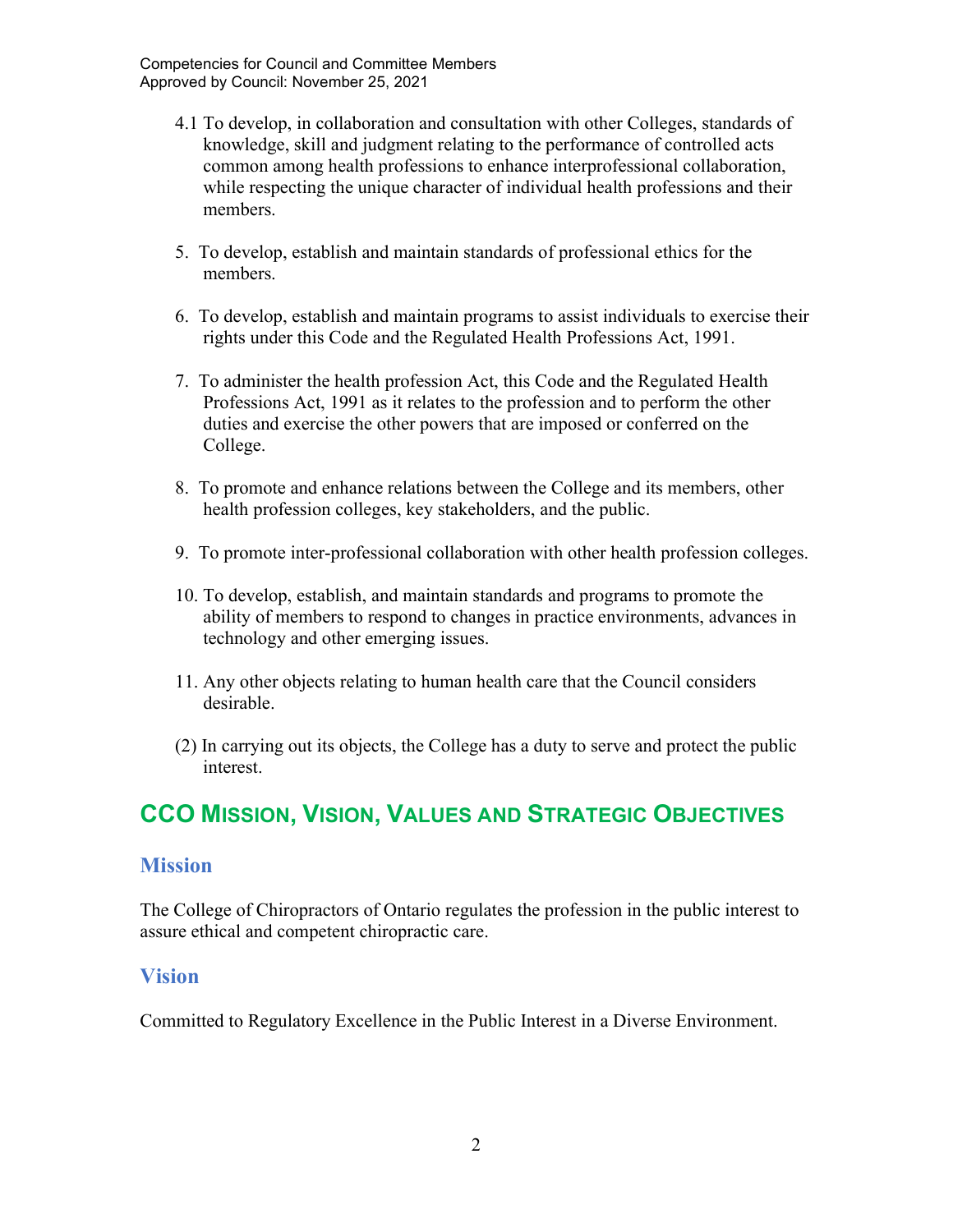### Values

- Integrity
- Respect
- Collaborative
- Innovative
- Transparent
- Responsive

### Strategic Objectives

- 1. Build public trust and confidence and promote understanding of the role of CCO amongst all stakeholders.
- 2. Ensure the practice of members is safe, ethical, and patient-centered.
- 3. Ensure standards and core competencies promote excellence of care while responding to emerging developments.
- 4. Optimize the use of technology to facilitate regulatory functions and communications.
- 5. Continue to meet CCO's statutory mandate and resource priorities in a fiscally responsible manner.

# COMPETENCIES FOR COUNCIL MEMBERS

The following document outlines the competencies expected of Council and Committee members, as they relate to the duties and objects of the college and the mission, vision, values and strategic objectives of CCO.

Please note that it is not expected that candidates for Council and committees possess all of these competencies prior to being elected or appointed to CCO Council or committees. CCO provides ongoing training, orientation and education opportunities both through Council and committees and through the Health Profession Regulators of Ontario (HPRO). Council and committee members should be prepared to participate in ongoing orientation, continuing education and professional development, once elected or appointed to CCO.

Furthermore, it is not the expectation that all Council and committee members possess all of the following competencies. Rather the different competencies of Council and committee members should complement each other and be diverse to represent the public of Ontario.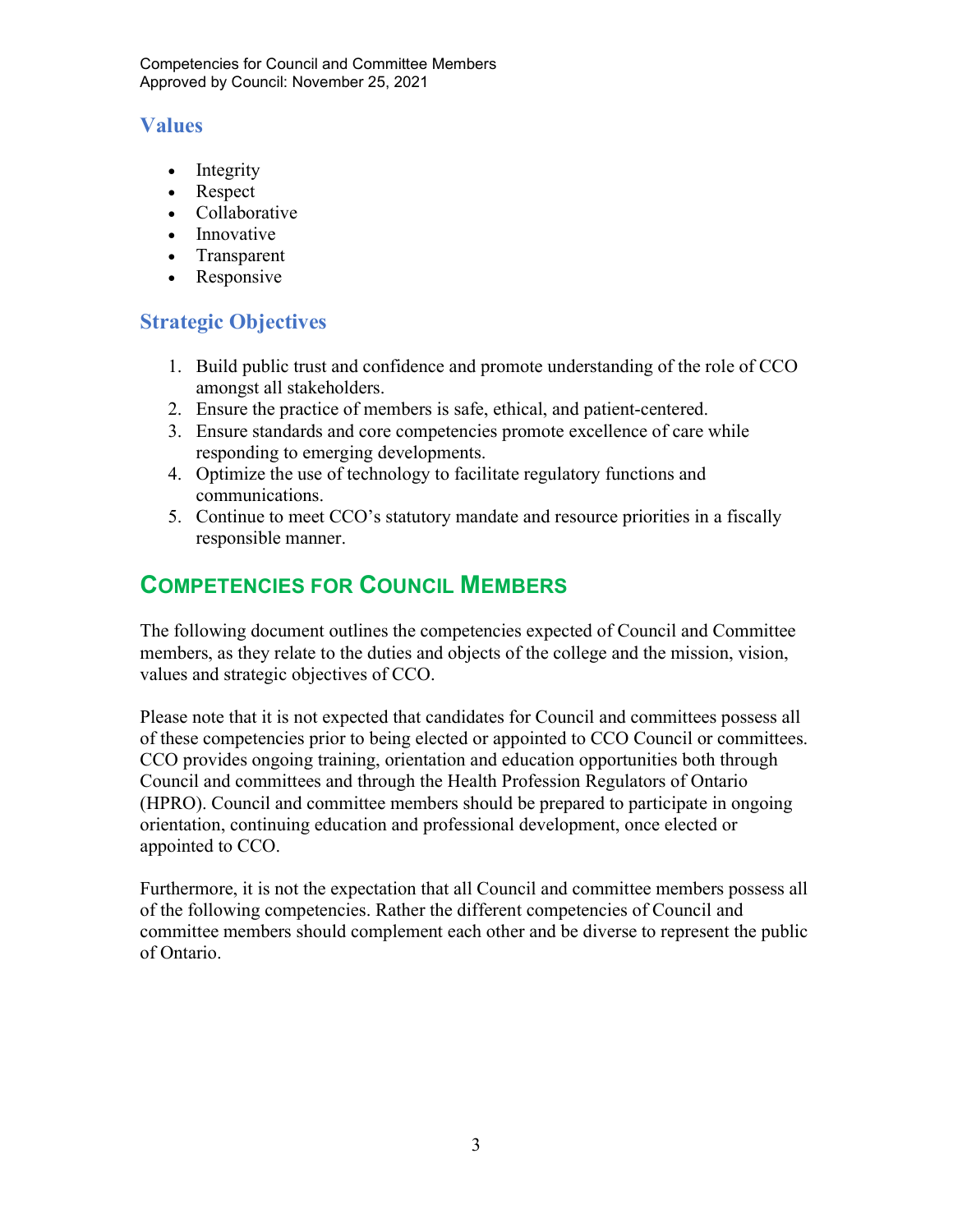## Career Skills, Knowledge and Experience

### Professional Chiropractic Experience

- Experience in providing chiropractic care to a diverse group of patients in various practice settings
- Experience with various aspects of chiropractic care, including, patient consultation, examination and care, informed consent, record keeping, business and billing practices, billing of insurance companies and third-party payors, advertising and other communications to the public (websites and social media). It is acknowledged that Council and committee members may not have experience in all of these aspects of chiropractic practice; however, the experience and background of Council and committee members should complement each other and represent the diversity of practice in Ontario.
- Understanding of the importance of the protection of patient rights and patient safety, including the prevention of patient abuse and boundary violations

### Regulatory, Administrative and Other Experience

- Experience in professional regulation, boards of directors or other administrative and member organizations
- Understand the role of self-regulation of health professions
- Experience with chairing and participating in meetings
- Understand rules of procedure (e.g., Roberts Rules of Order), codes of conduct, conflict of interest policies and confidentiality undertakings
- Experience in areas such as finance/accounting, education, information technology and governance
- Have a basic knowledge of technology and ability to use technology to perform the work of CCO (emails, Zoom meetings and webinars, PDFs, etc.)

### Values, Skills, Behaviour and Character Attributes

### Communication

- Communicate effectively, concisely, constructively, respectfully and accurately, verbally and in writing, with Council and committee members, staff, members, the public, government, and other external stakeholders, in the context of regulating the profession in the public interest
- Listen in a respectful manner and ask for clarification and explanation
- Provide constructive and helpful contributions to discussion and debate with a view towards problem solving and making effective decisions

### Working in a Team-Based, Diverse Environment

Work cooperatively, collegially and respectfully in a team-based environment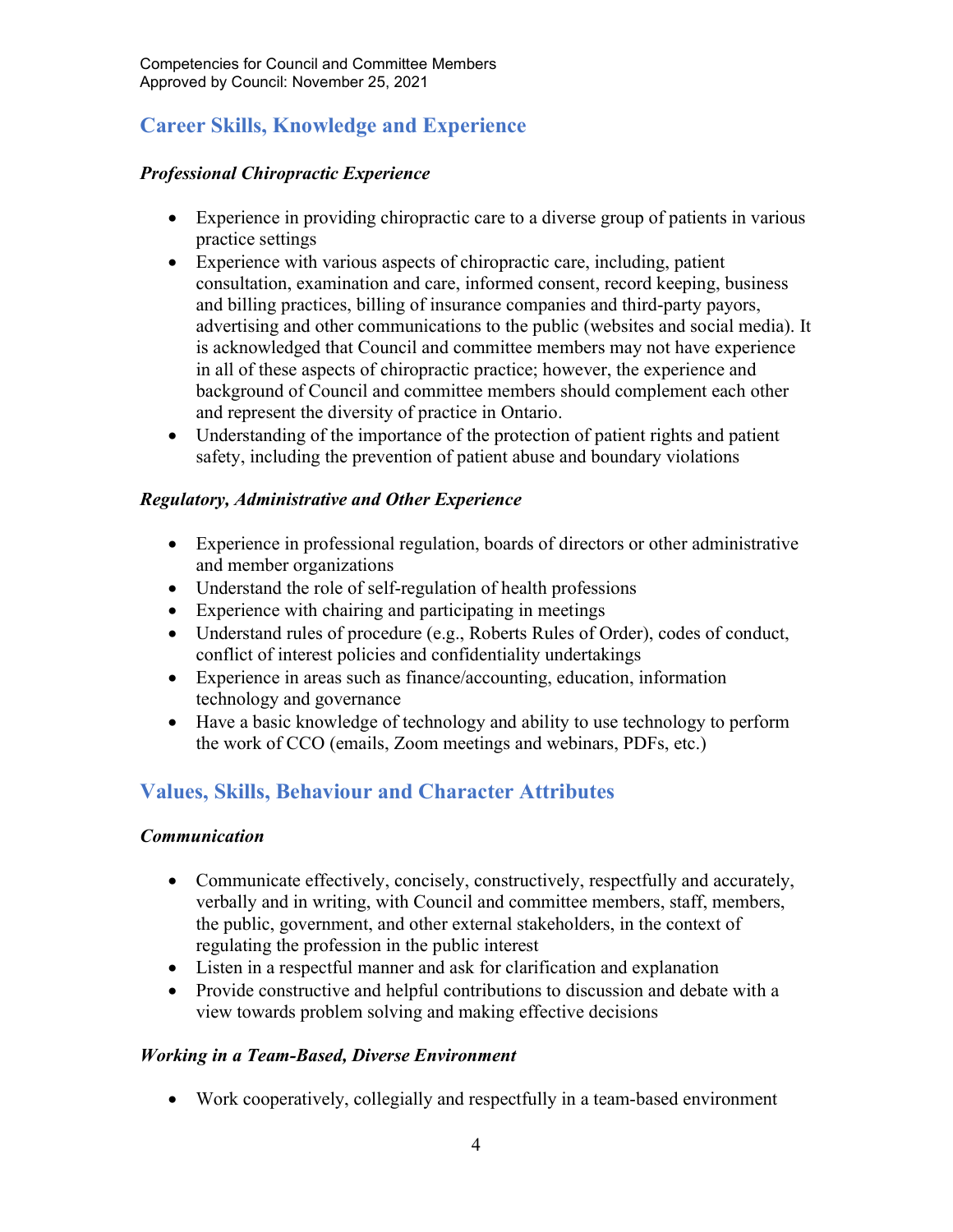- Demonstrate respectful behaviour to a variety of viewpoints and social and cultural differences
- Help in building consensus
- Support decisions and positions of CCO Council
- Demonstrate leadership skills and ability to lead others to solve problems, adapt and manage change and achieve results
- Demonstrate a commitment to diversity and inclusion

### **Availability**

- Commitment to being available for regular meetings and hearings
- Commitment to being prepared for regular meetings and hearings, by reading committee packages and background material in advance
- Punctual attendance at meetings and hearings

### Commitment to and Understanding of the role of the CCO

- Place the interests of the public and mandate of CCO above oneself or one's own interests
- Understand the specific role of the CCO to regulate chiropractic in the public interest and how it differs from roles of professional associations, advocacy groups, educational institutions, protective associations and other stakeholders
- Understand and respect the roles of council members, committee members and staff
- Ability to identify and declare real and perceived conflicts of interest and appearances of bias

### Commitment to Learning

- Commitment to ongoing learning and education about professional regulation, CCO and other areas relevant to serving as a Council or committee member on CCO
- Ability to ask questions if knowledge is lacking

### Critical Thinking and Problem Solving

- Use professional judgment and strategic thinking to solve problems and address issues
- Make decisions guided by qualitative and quantitative evidence and background material from government, other health professions, other jurisdictions and other sources
- Adapt and demonstrate flexibility based on changing environments
- Understand and manage risk to the public in decision-making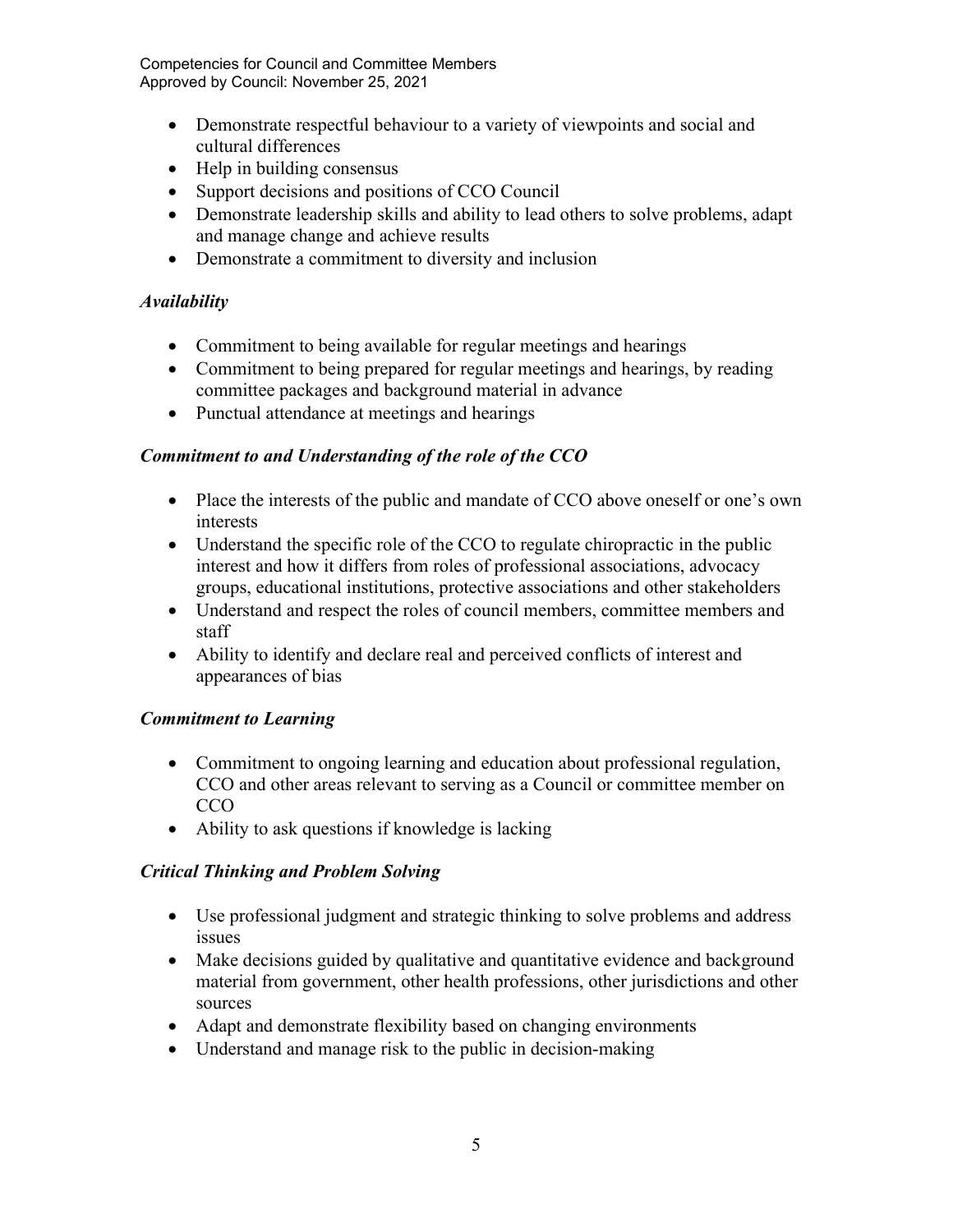### Professionalism

 Demonstrate professionalism and good character and act with honestly, integrity transparency, credibility, collaboration, diplomacy and respectfulness

### Knowledge of Professional Health Regulation and CCO

- Understand the role of the regulator and professional health regulation in Ontario
- Understand the difference in roles between a professional health regulator and other stakeholders, such as professional advocacy groups, protective associations and educational institutions
- Work within the wider context of the regulatory framework in Ontario and consistently with the goals and objectives of the Ontario Government and Ministry of Health
- Understand and work in accordance with the objects of the College and mission, vision, values and strategic objectives of CCO
- Understand and work within CCO's governance and organizational structure, governing legislation, and mission, vision, values and strategic objectives
- Understand the mandates and functions of CCO Council and committees
- Understand and apply CCO regulations, by-laws, internal policies, codes of conduct, standards of practice, policies and guidelines
- Apply legal authority (legislation, regulation, standards of practice, policies and guidelines) to regulatory issues
- Understand the role of a Council member, fiduciary duties and good governance principles, including the distinction and relationships in the roles of Council, the Registrar and staff
- Understand and appreciate finances and financial implications of decisions
- Understand and adhere to fiduciary and confidentiality duties

## COMPETENCIES AND EXPECTATIONS FOR COMMITTEE **MEMBERS**

In addition to the competencies expected of Council members, the following mandates, meeting expectations and competencies are expected for committee members on CCO committees. CCO provides ongoing training, orientation and education opportunities both through Council and committees and through the Health Profession Regulators of Ontario (HPRO).

### Executive Committee

### Committee Mandate

 To exercise the powers of Council between meetings with respect to any matter requiring immediate attention other than the power to make, amend or revoke a regulation or by-law.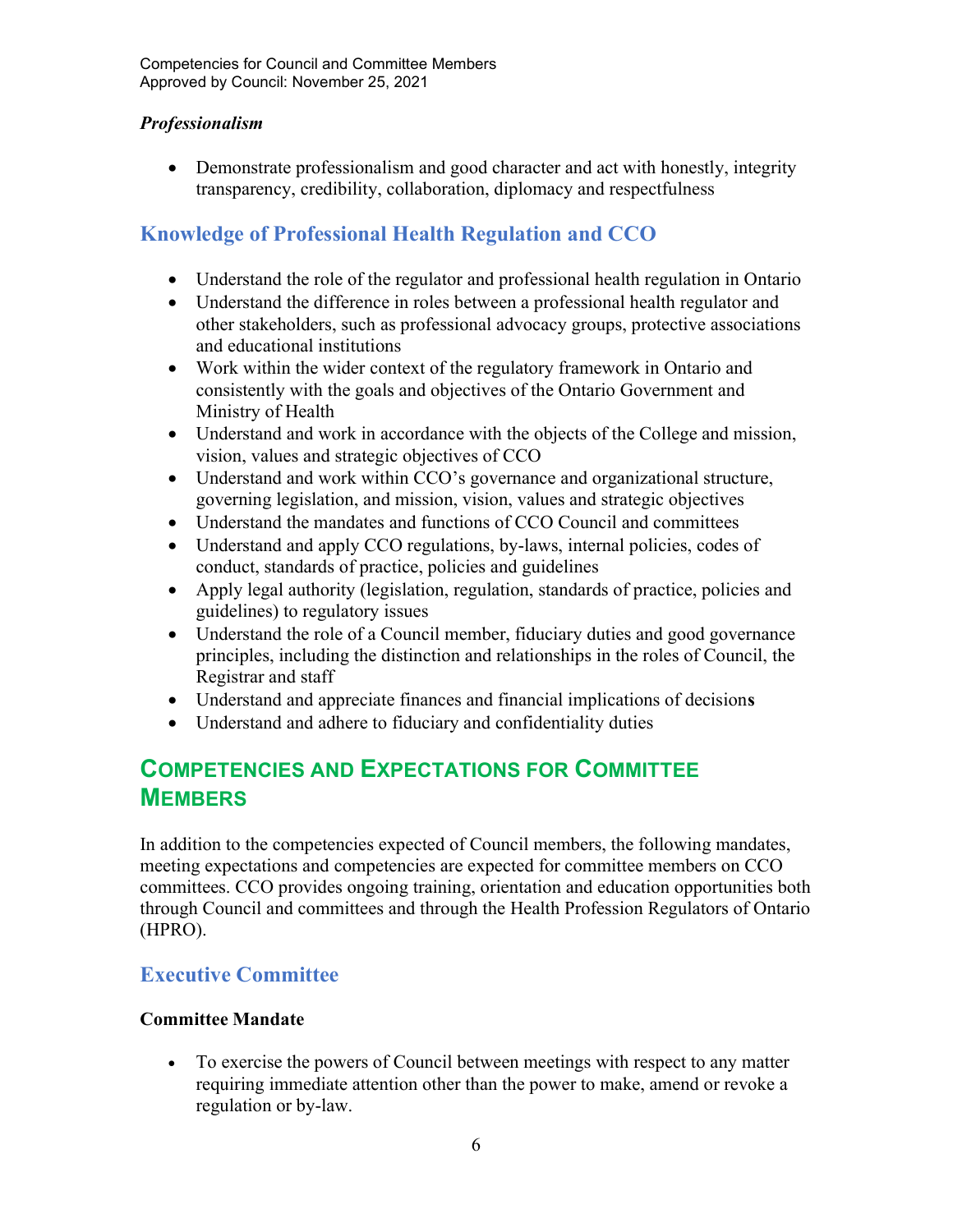To provide leadership in exercising CCO's mandate to regulate chiropractic in the public interest.

### Meeting Expectations

 Approximately five full day meetings per year (additional meetings on an asneeded basis)

### Competencies for the Executive Committee

- Knowledge and understanding of the regulatory framework of CCO, including the Regulated Health Professions Act, 1991, the Chiropractic Act, 1991, CCO Bylaws, internal policies, conflict of interest policies, code of conduct and rules of order
- Communicate with key stakeholders, including members, members of the public, government and other external stakeholders
- Contribute to the review and recommendation to Council of an annual budget, consistent with resources, priorities and strategic objectives
- Review and analyze extensive material, listen and contribute in a respectful manner to discussion and debate and reach a decision regarding regulatory decisions
- Effective oral and written communication skills
- Respectful and collegial communication when discussing and debating differing opinions
- Active contribution to discussion and decision-making
- Active listening and respectful communication with committee members and staff
- Possess strategies to build consensus
- Understands issues from different perspectives

### Inquiries, Complaints and Reports Committee

### Committee Mandate

- To respond to inquiries, complaints and reports in a manner consistent with its legislative mandate under the RHPA.
- To review reports of investigations and make decisions concerning the possible referral of specified allegations or professional misconduct to the Discipline Committee and the imposition of interim terms, conditions and limitations on a member's certificate of registration.

### Meetings Expectations

Approximately 10-12 full day meetings per year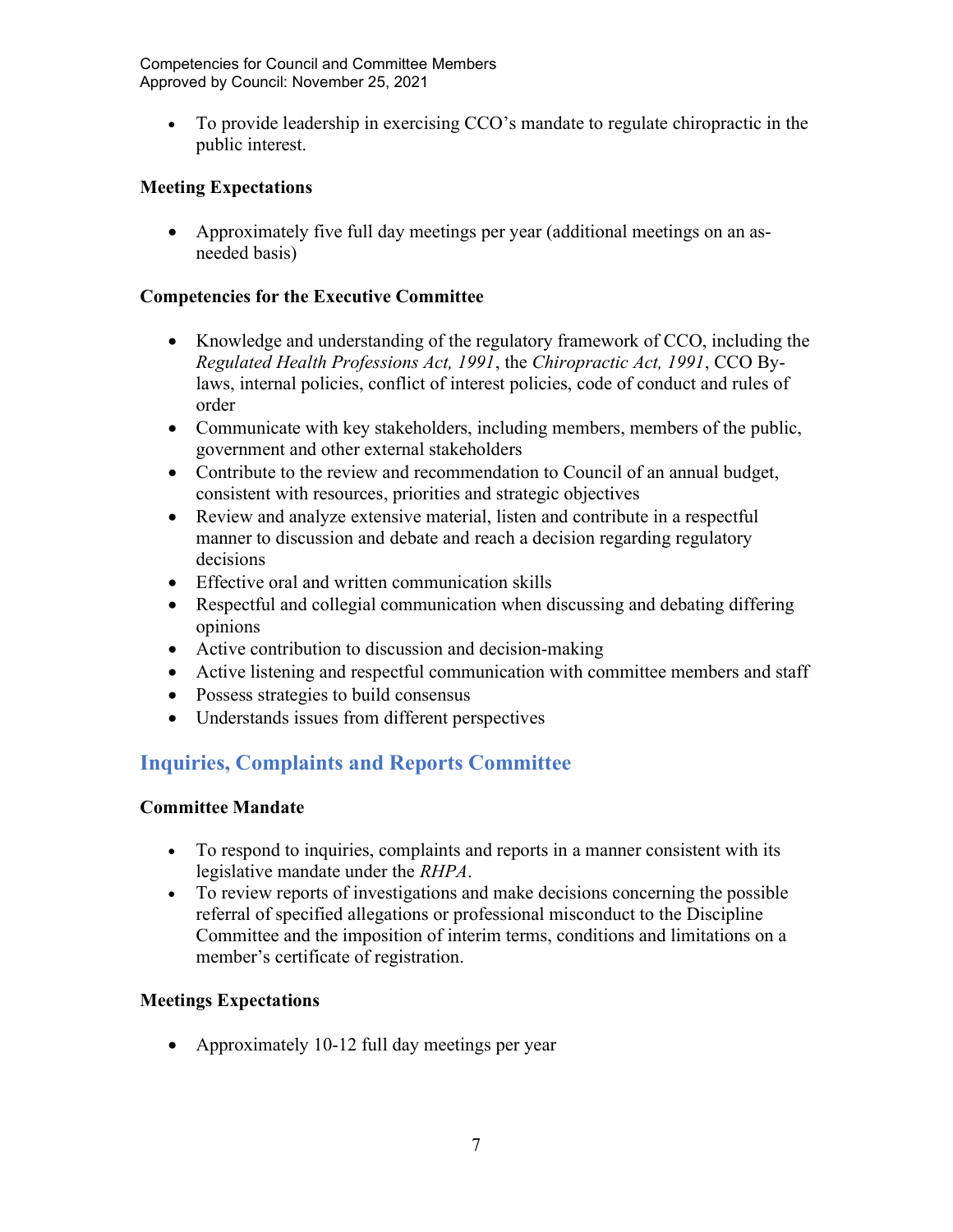### Competencies for the Inquiries, Complaints and Reports Committee

- Commitment to review extensive material related to inquiries, complaints and reports to CCO, including submissions by the complainant and member, clinical notes and records, materials from insurance companies, third-party payors and other third parties (e.g., employers), and expert and investigation reports
- Knowledge and understanding of the regulatory framework specific to the complaints process, including the Regulated Health Professions Act, 1991 and the Chiropractic Act, 1991
- Knowledge and understanding of CCO regulations, standards of practice, policies and guidelines and able to apply them to specific complaints
- Knowledge and understanding of risk assessment tools used by the committee
- Review, process and organize large amounts of information and material to synthesize issues and provide a framework for discussion and decision-making
- Use technology effectively and review digital material
- Experience in review of complaints and other forms of adjudication
- For chiropractors broad knowledge base and experience in chiropractic care
- For public members ability to listen, learn, discuss and ask questions of the professional members of the committee related to chiropractic practice
- Available and prepared for meetings
- Identify and declare any real or perceived conflicts of interest and/or appearances of bias
- Understand the fiduciary duty to act honestly, in good faith and in accordance with the duties and objects of the College
- Commitment to make informed, impartial and transparent decision
- Effective oral and written communication skills
- Respectful and collegial communication when discussing and debating differing opinions
- Active contribution to discussion and decision-making
- Active listening and respectful communication with committee members and staff
- Possess strategies to build consensus
- Understands issues from different perspectives
- Understands regulatory outcomes of the inquiries, complaints and reports process
- Understands importance of well-supported reasons for decision and fairness, impartiality and transparency in decision-making
- Identify issues that require external expertise (legal advice or expert opinions)

### Discipline Committee

### Committee Mandate

- To adjudicate specific allegations of professional misconduct or incompetence referred to the committee by the Inquiries, Complaints and Reports Committee.
- To review applications for reinstatement following a discipline finding.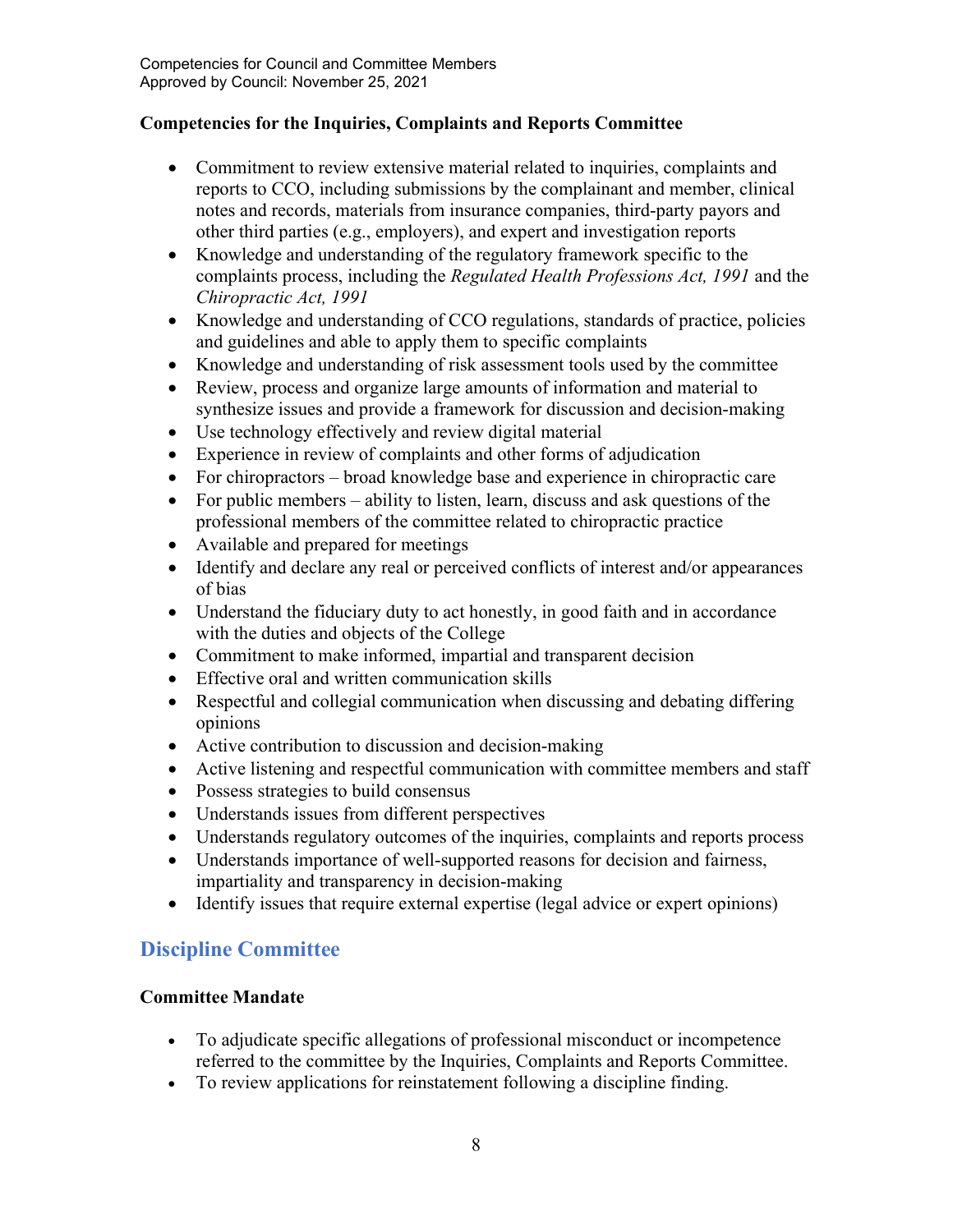### Meetings Expectations

- Approximately 1-2 full day meetings per year
- Availability for hearings on an as-needed basis

### Competencies for the Discipline Committee

- Commitment to review extensive material related to discipline hearings, including notices of hearings, submissions from CCO and the member, joint submissions and agreed statements of fact, evidence including, clinical notes and records, materials from insurance companies, third-party payors and other third parties, and expert and investigation reports
- Knowledge and understanding of the regulatory framework specific to the discipline process, including the Regulated Health Professions Act, 1991, the Chiropractic Act, 1991, and the Statutory Powers Procedures Act
- Complete the Discipline Orientation from the Health Profession Regulators of Ontario (HPRO)
- Knowledge and understanding of CCO regulations, standards of practice, policies and guidelines and application of them to specific disciplinary matters
- Experience in sitting on regulatory or administrative panels and other forms of adjudication
- Use technology effectively and review digital material
- Understand the role of independent legal counsel (ILC), and able to work with and ask questions of ILC
- Understand the roles of Counsel and witnesses in a discipline hearing
- Identify and declare any real or perceived conflicts of interest and/or appearances of bias in deliberating disciplinary matters
- Understand the fiduciary duty to act honestly, in good faith and in accordance with the duties and objects of the College
- Commitment to make informed, impartial and transparent decisions
- Effective oral and written communication skills
- Respectful and collegial communication when discussing and debating differing opinions
- Active contribution to discussion and decision-making
- Active listening and respectful communication with committee members and staff
- Possess strategies to build consensus
- Review, process and organize large amounts of information and material to synthesize issues and provide a framework for discussion
- Understand issues from different perspectives
- Understand regulatory outcomes of discipline hearings and the importance of well-supported reasons for decisions
- Understand importance of fairness, impartiality and open-mindedness in decision making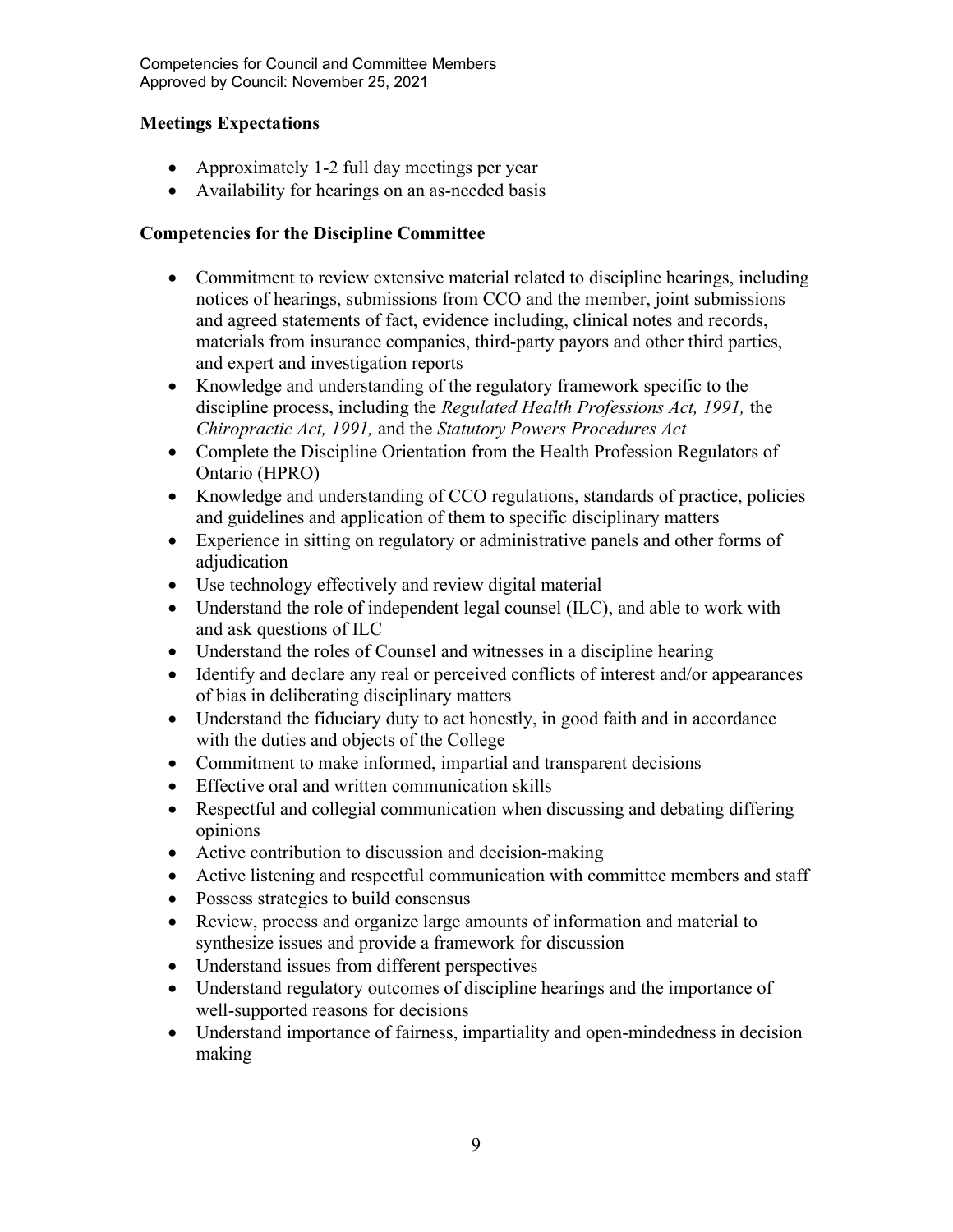### Fitness to Practise Committee

#### Committee Mandate

- To hear and determine allegations of mental or physical incapacity referred to the committee by the Inquiries, Complaints and Reports Committee.
- To review applications for reinstatement following an incapacity finding.

#### Meetings Expectations

- Approximately 1 full day meeting per year
- Availability for hearings on an as-needed basis

#### Competencies for Fitness to Practise

(See competencies for Discipline Committee, as they related to Fitness to Practise Hearings)

### Registration Committee

#### Committee Mandate

- To develop, establish and maintain standards of qualification for persons to be issued certificates of registration.
- To review applications for registration referred by the Registrar.
- To determine the terms, conditions or limitations, if any, for granting a certificate of registration to an applicant.

### Meetings Expectations

Approximately 1-2 full day meetings and 8-10 half day meetings per year

### Competencies for Registration Committee

- Knowledge and understanding of the regulatory framework specific to the registration process, including the Regulated Health Professions Act, 1991, the Chiropractic Act, 1991, the registration regulation and registration policies and decision-making tools, and ability to apply them to registration applications with unique fact scenarios
- Understand the requirements for registration as a member of CCO in Ontario
- Possess strategies to build consensus
- Understand the importance of transparent, objective, impartial and fair decisionmaking
- Active contribution to discussion and decision-making
- Active listening and respectful communication with committee members and staff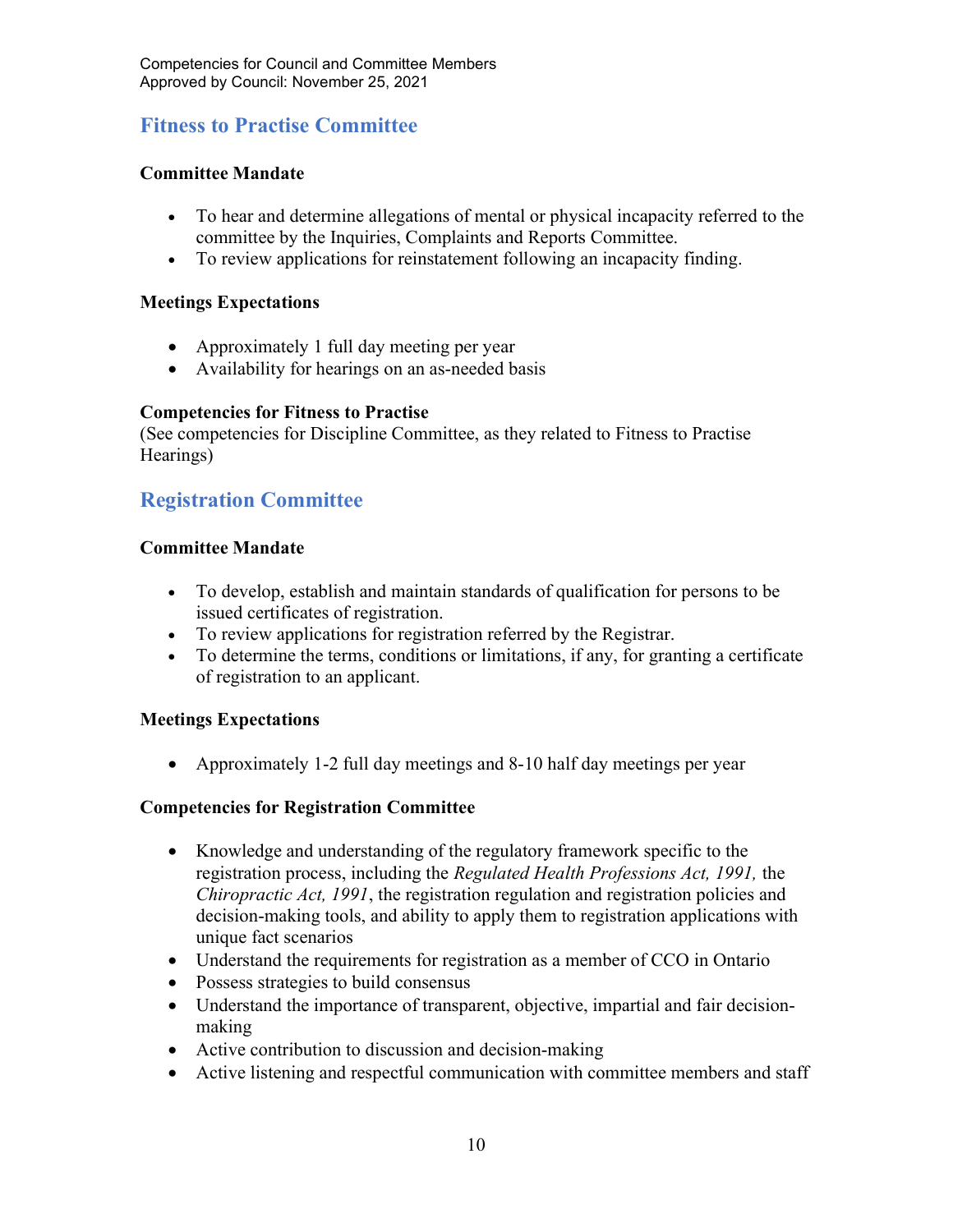Understand the role of the Office of the Fairness Commissioner in overseeing the registration practices of Ontario health regulatory colleges

## Quality Assurance Committee

### Committee Mandate

- To develop, establish and maintain: programs and standards of practice to assure the quality of the profession, standards of knowledge and skill and programs to promote continuing competence among members and standards of professional ethics.
- To develop mechanisms and protocols to assess the knowledge, skills and continuing competence of members.

### Meetings Expectations

- Approximately 6-8 full day meetings per year
- Availability for workshops on an as-needed basis

### Competencies for the Quality Assurance Committee

- Knowledge and understanding of the regulatory framework specific to the Quality Assurance Committee, including the Regulated Health Professions Act, 1991, the Chiropractic Act, 1991, and CCO standards of practice, policies and guidelines
- Knowledge and understanding of CCO's Quality Assurance Committee including Peer and Practice Assessment, Self Assessment, Continuing Education and Professional Development, Record Keeping Workshops and CCO's mechanisms for monitoring compliance
- Review standards of practice, policies and guidelines from other jurisdictions and other Ontario health professions as they apply to review of CCO standards of practice, policies and guidelines
- Effective oral and written communication skills
- Respectful and collegial communication when discussing and debating differing opinions
- Active contribution to discussion and decision-making
- Active listening and respectful communication with committee members and staff
- Possess strategies to build consensus
- Review, process and organize large amounts of information and material to synthesize issues and provide a framework for discussion
- Understand issues from different perspectives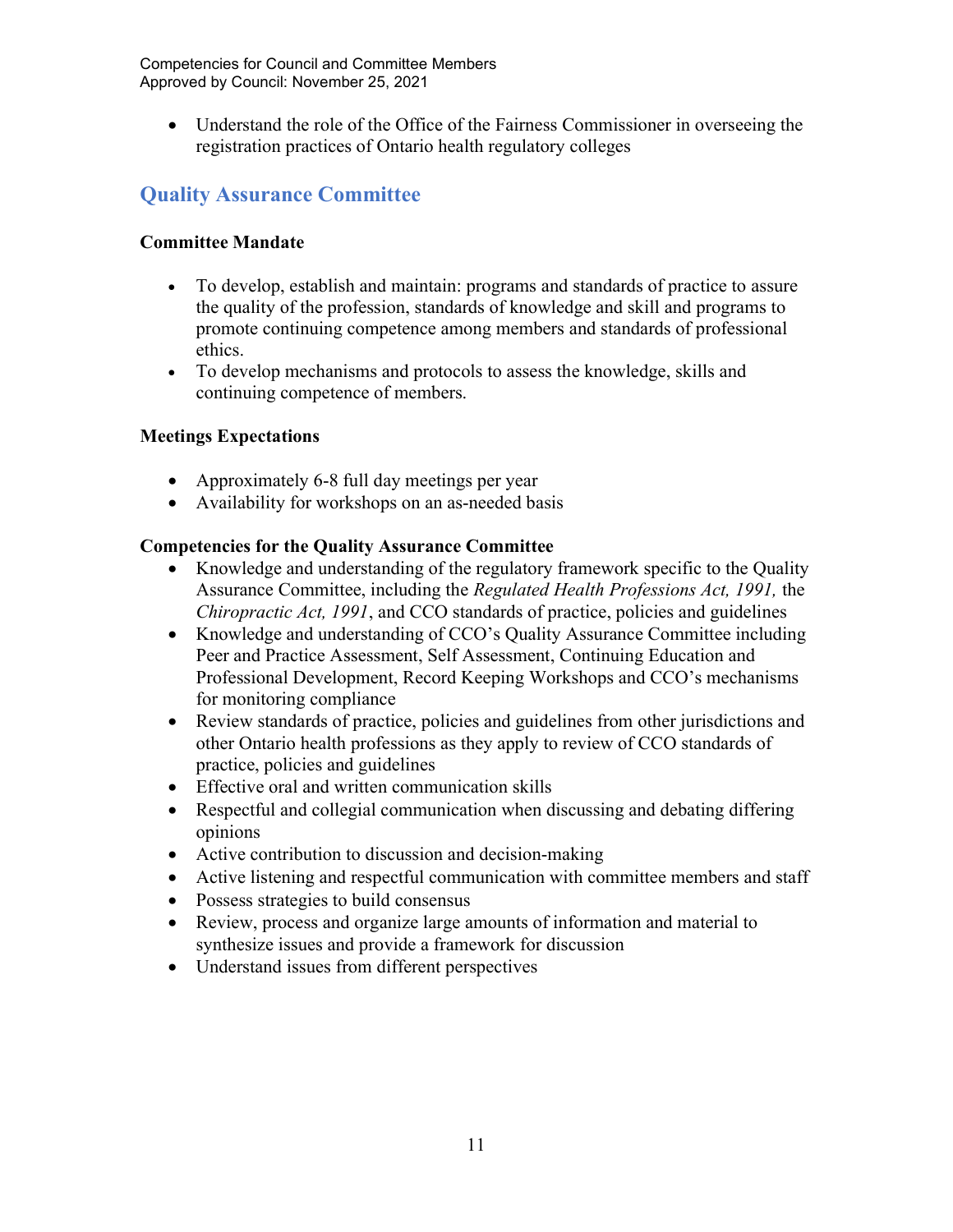### Patient Relations Committee

### Committee Mandate

- To develop and implement a program/guidelines to enhance the doctor-patient relationship.
- To develop and implement measures for preventing and dealing with sexual abuse of patients.
- To develop, establish and maintain programs to assist individuals in exercising their rights under the RHPA.

### Meetings Expectations

• Approximately 4-6 full day meetings per year

### Competencies for the Patient Relations Committee

- Knowledge and understanding of the regulatory framework specific to the Patient Relations Committee, including the Regulated Health Professions Act, 1991, the Chiropractic Act, 1991, and CCO standards of practice, policies and guidelines
- Knowledge and understanding of legislation, regulations and policies related to funding for therapy and counselling for victims of sexual abuse
- Commitment to preventing and dealing with sexual abuse of patients through educational programs, guidelines for conduct, training for CCO staff and provision of information to the public
- Effective oral and written communication skills
- Respectful and collegial communication when discussing and debating differing opinions
- Active contribution to discussion and decision-making
- Active listening and respectful communication with committee members and staff
- Possess strategies to build consensus
- Review, process and organize large amounts of information and material to synthesize issues and provide a framework for discussion
- Understand issues from different perspectives

### Advertising Committee (non-statutory)

### Committee Mandate

 To review proposed advertisements by members to ensure compliance with CCO's Standard of Practice S-016: Advertising and Guideline G-016: Advertising.

### Meetings Expectations

• Approximately 1-2 half day meetings per year